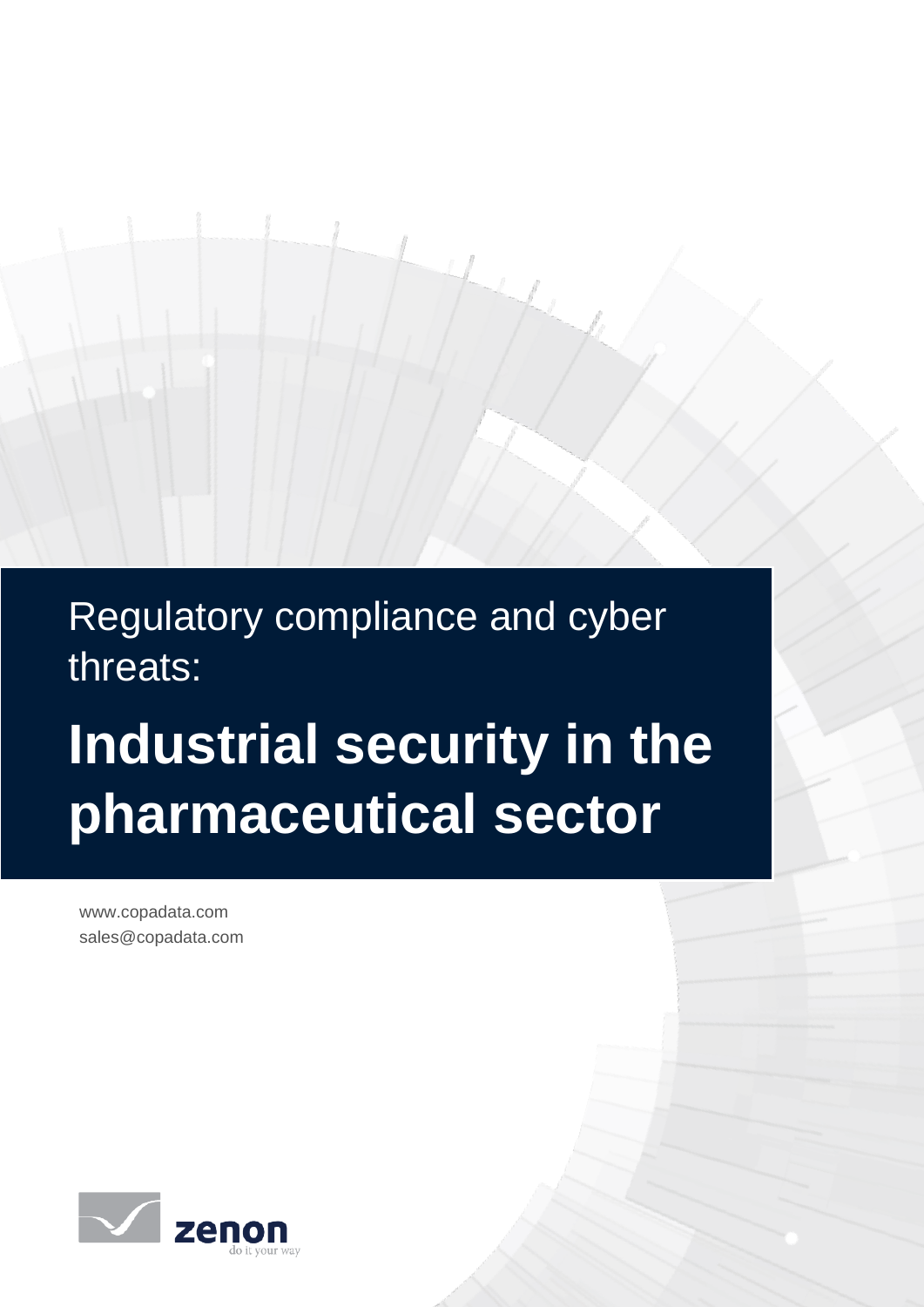

# **Contents**

| 1. PHARMACEUTICAL PRODUCTION: LIMITED TO LIMITLESS 2 |  |
|------------------------------------------------------|--|
|                                                      |  |
|                                                      |  |
|                                                      |  |
|                                                      |  |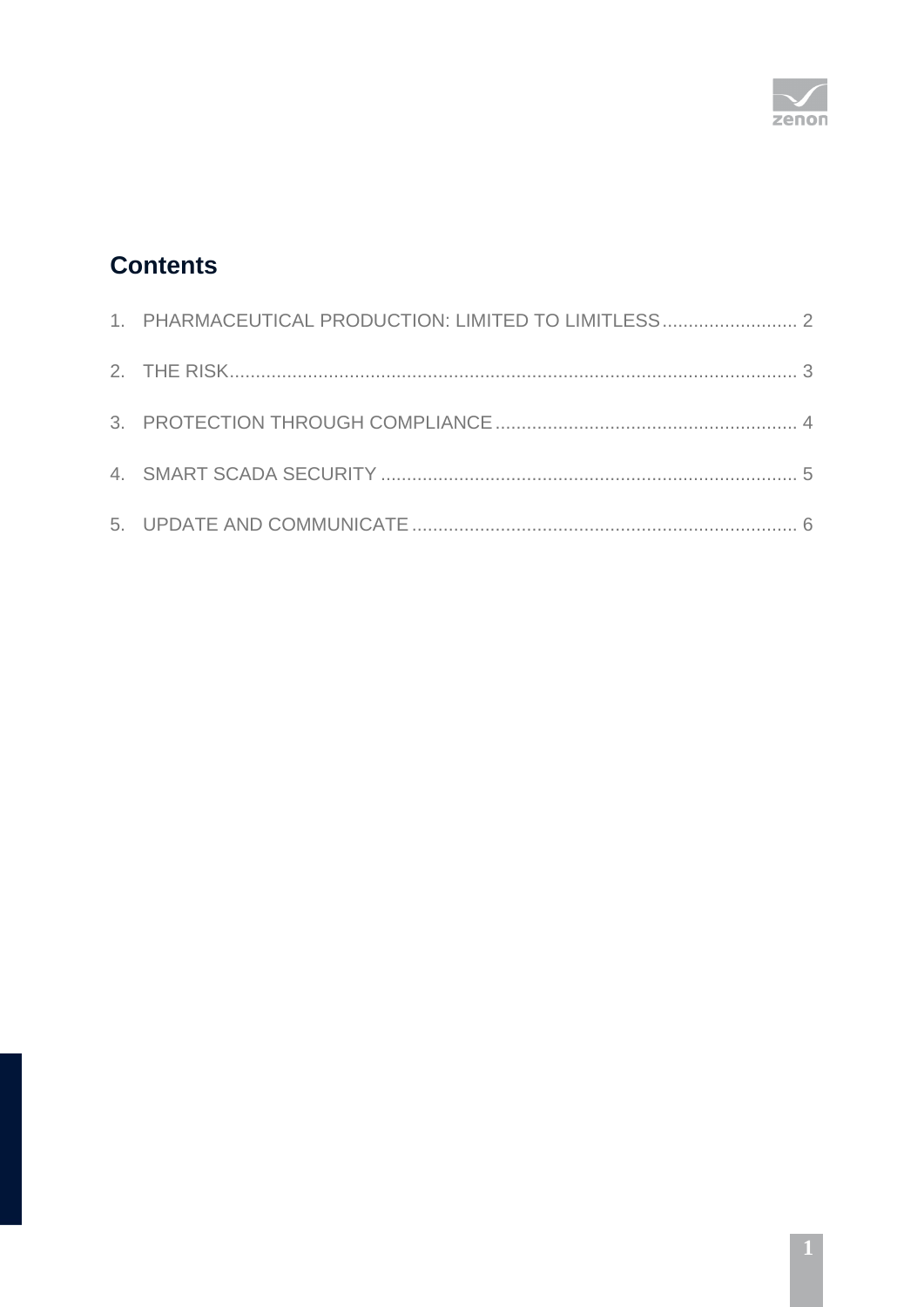

*In 2010, the first digital weapon aimed at industrial automation equipment changed the realm of security forever. Rather than targeting IT infrastructure like most viruses at the time, the malicious computer worm Stuxnet compromised programmable logic controllers (PLCs), collected information on industrial systems and damaged the centrifuges of the Natanz uranium enrichment plant in Iran. Stuxnet was the alarm bell that made industry aware of cyber security vulnerabilities.* 

*Today, more industries are seeing an increasing number of cyber security threats. To tackle these issues, companies have to change the way they operate and put cyber security at the very heart of the business. We are already seeing this shift in the rise of the Chief Information Security Officer and in an increasing awareness of best industry practice when it comes to cyber security.*

*According to the [Global State of Information Security Survey 2016](http://www.pwc.com/gx/en/issues/cyber-security/information-security-survey.html)*, *respondents increased their information security budgets by 24 per cent within the past year, which reflects a greater willingness to invest in keeping facilities secure.* 

*The pharmaceutical industry is no different. As an attractive target for cyber attacks, pharmaceutical companies need to understand cyber security, assess weak points and implement the appropriate security measures. This white paper describes some of the most effective industrial security tools pharmaceutical companies have at their disposal in the era of Industry 4.0.*

#### <span id="page-2-0"></span>**1. Pharmaceutical production: limited to limitless**

Control systems for pharmaceutical production used to be proprietary and limited to the individual research and production facility. This meant a typical industrial control system would not be directly connected to the internet and therefore couldn't be easily accessed externally. However, an increasing need for automation and robotics, remote access and factory-wide connectivity has meant pharmaceutical production and control systems have changed significantly in the last decade.

The wide scale introduction of the Industrial Internet of Things (IIoT) is the next major step towards a fully connected smart factory. The benefits of the IIoT-enabled pharmaceutical production facility are clear for anyone to see. Collecting and strategically interpreting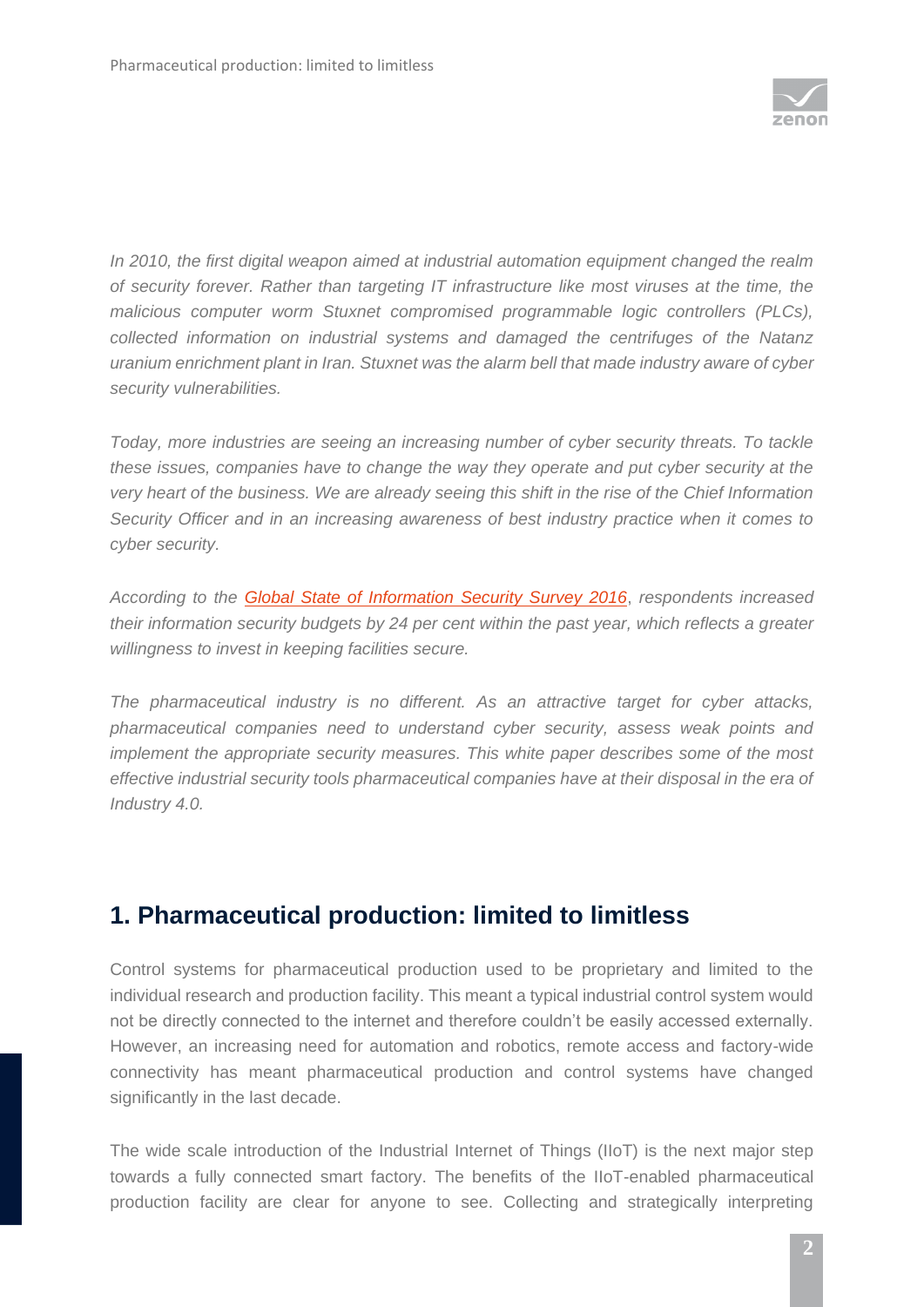

production data using analytics and turning this information into insight can create a basis for enhancing productivity and reducing errors, in line with industry regulations and key business goals.

So how can pharmaceutical companies leverage the benefits of these new technologies while minimising the security risks?

## <span id="page-3-0"></span>**2. The risk**

Bitsight, an organisation that measures how vulnerable companies and industries are to cyber attacks, reported that cyber security attacks on the healthcare and pharmaceutical industries have [worsened at a faster rate](http://www.ft.com/cms/s/0/a6b09006-e5c9-11e3-aeef-00144feabdc0.html#axzz42z4N69DM) than other industry sectors. With the average 'clean up' time for these sectors following a cyber attack at just over five days, there is certainly some cause for concern.

Similarly, a report by OCISIA, in collaboration with the UK information intelligence experts, BAE Systems Detica, estimated the cost of cybercrime to the UK economy to be around £27 [billion annually.](https://www.gov.uk/government/uploads/system/uploads/attachment_data/file/60942/THE-COST-OF-CYBER-CRIME-SUMMARY-FINAL.pdf) The same report named the pharmaceutical and biotech sectors amongst the hardest hit industries.

In the eyes of a cyber criminal, the pharmaceutical industry provides a treasure trove of valuable information. Organisations within the sector – from drug distribution companies to research and development units – can hold highly sensitive material, from personal patient data to confidential research on drug development and testing. This makes the pharmaceutical industry an attractive target for cyber attacks.

However, it is important to remember that there are security risks involved in any manufacturing facility, particularly a smart one. An increased amount of sensors collecting production data might help monitor and understand the process better, but this type of connectivity also provides more opportunities for hackers to infiltrate the system. However, to better protect themselves from cyber attacks, pharmaceutical companies can use regulatory compliance as the first defence against cyber security.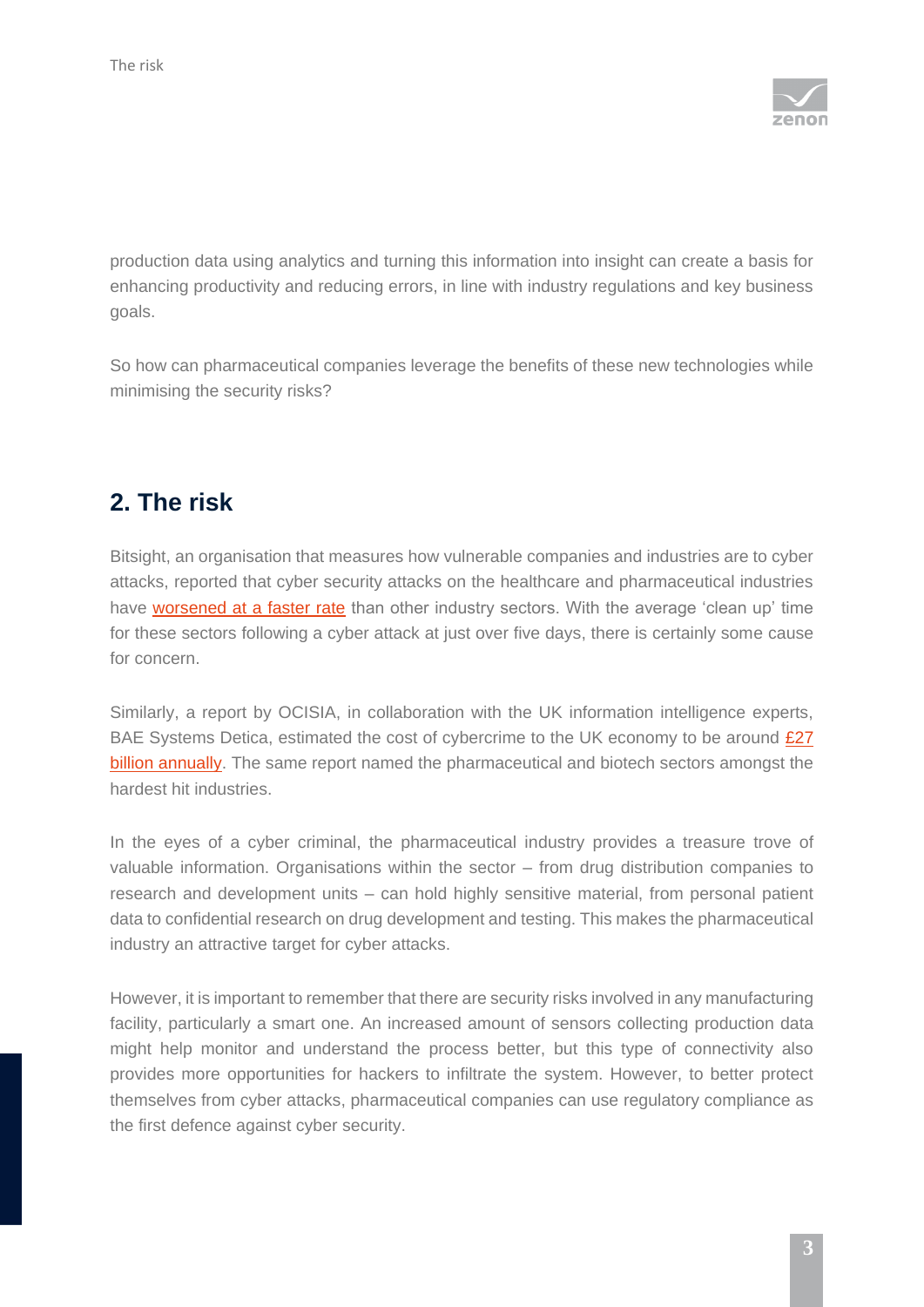

## <span id="page-4-0"></span>**3. Protection through compliance**

When operating in one of the most heavily regulated industries in the world, pharmaceutical companies need to abide by complex laws, regulations and guidelines. Sometimes, these can become the basis for an effective industrial security strategy.

Laws within the pharmaceutical industry are often deliberately vague. Published in general terms to meet the current and future needs of the industry, pharmaceutical laws are vastly different to the guidelines that accompany them. Passing a new law is a lengthy process; regulatory guidelines on the other hand, can be implemented and adopted relatively quickly.

The Food and Drug Administration (FDA) 21 CFR Part 11 is one of the most established regulations within the industry. The regulation requires organisations to implement controls, electronic audit trails and systems validations. It establishes the standard expectations for industrial security through reliable electronic documentation of the pharmaceutical manufacturing process.

Since its introduction, there have been concerns that FDA 21 CFR Part 11 could discourage innovation and technological advances in the industry. However, compliance with this regulation is not just about ticking boxes. For the most part, the requirements of FDA 21 CFR Part 11 go hand in hand with the security necessities of modern manufacturing facilities.

By reviewing historical documentation and records, organisations can detect where security breaches have occurred and in turn, identify and protect the more vulnerable points in the system better. This way, engineering and manufacturing data is protected against unauthorized access, modification or deletion to ensure accuracy, consistency, and completeness. Ultimately, successful FDA 21 CFR Part 11 compliance will result in a more organised, efficient and secure production process.

In basic terms, Electronic Records provide secure data. Authenticated electronic signatures ensure both operators and supervisors can identify themselves in a safe and secure way when making any changes in the production process.

Combined with the implementation of smart machines and the resulting influx of big data, achieving regulatory compliance in the industry is not an easy task. To fulfil the requirements of these complex regulations and protect their facilities, smart pharmaceutical manufacturers are turning to validation-friendly applications and industrial software.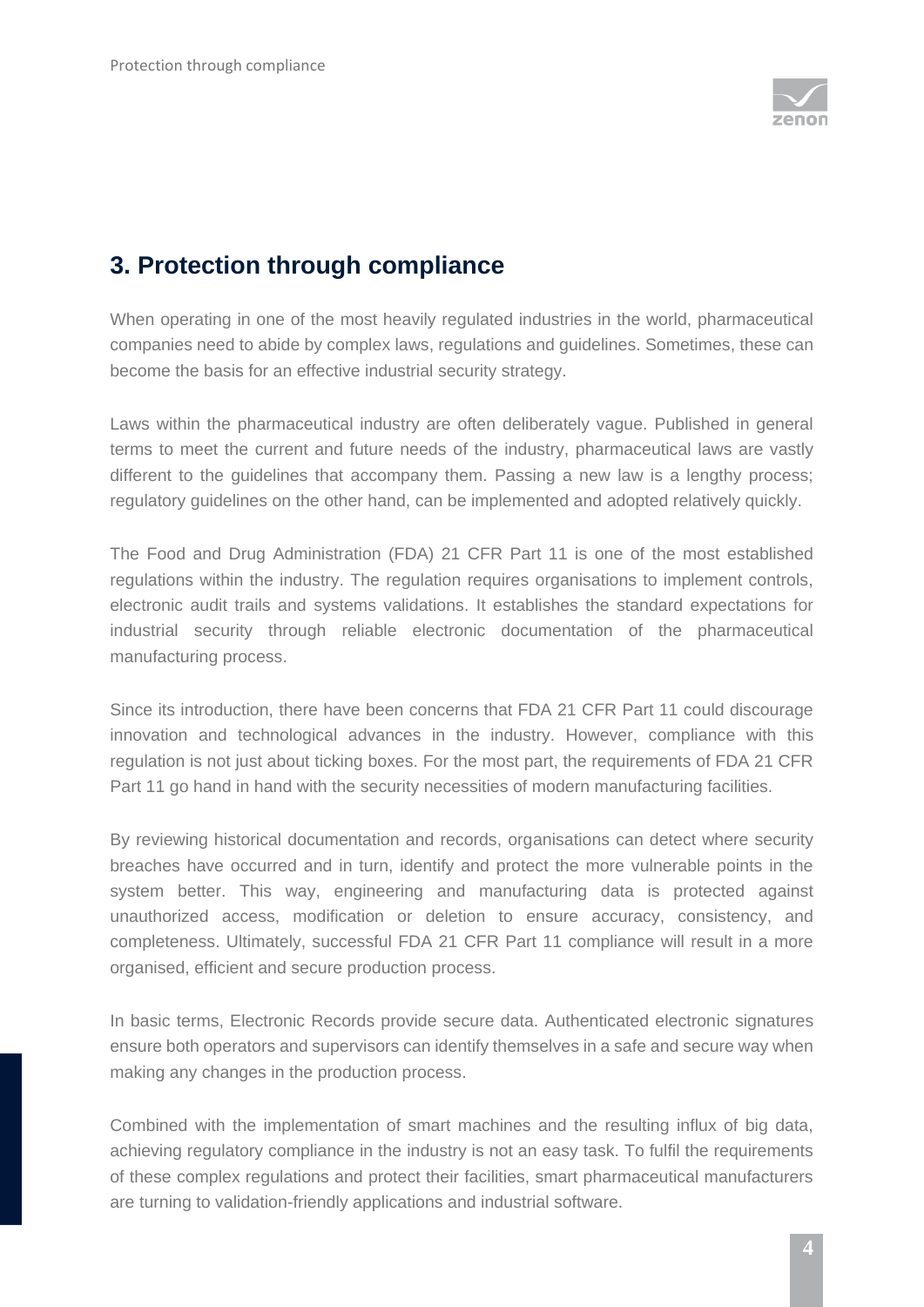

## <span id="page-5-0"></span>**4. Smart SCADA security**

[Intelligent SCADA software,](https://www.copadata.com/en-gb/hmi-scada-solutions/smart-factory/) like COPA-DATA's zenon, ensures a HMI/SCADA system is compliant with industry regulations, and provides built-in cyber security capabilities. This "Security by Design" approach means the software and its components are specifically designed to guarantee secure operations.

Built in software security features that protect companies against data loss and unauthorised access include a file signature functionality that recognises manipulated program files, strong encryption, secure authentication and automatic synchronisation of files in the network with "click-and-forget technology".

Integrated user administration, for example, ensures unauthorised users cannot gain control of equipment. It means most user operations can be locked, even access to Windows Desktop. This way, if a security breach *does* occur, it can be easily contained and access to other applications can be prevented.

Best practice also dictates that pharmaceutical manufacturers should encrypt valuable data. This could mean compressing production data and sending it through the network and to web clients in an encrypted form, as well as ensuring passwords are encrypted to protect project data and expertise.

Some HMI/SCADA software uses its own network protocol to communicate between the individual software products. This way, data can be transferred to separate binary data packages and machine-readable information in plain text is never communicated in the complete communication concept. Further client authentication at the connection set up stage also prevents access to the network.

This ensures attackers need to overcome a number of barriers before they get to the core of the production system. The overall strategy is topped off with open dialogue and documentation about security. A HMI/SCADA software provider should work closely with its customers to strengthen security guidelines and build on its industry experience.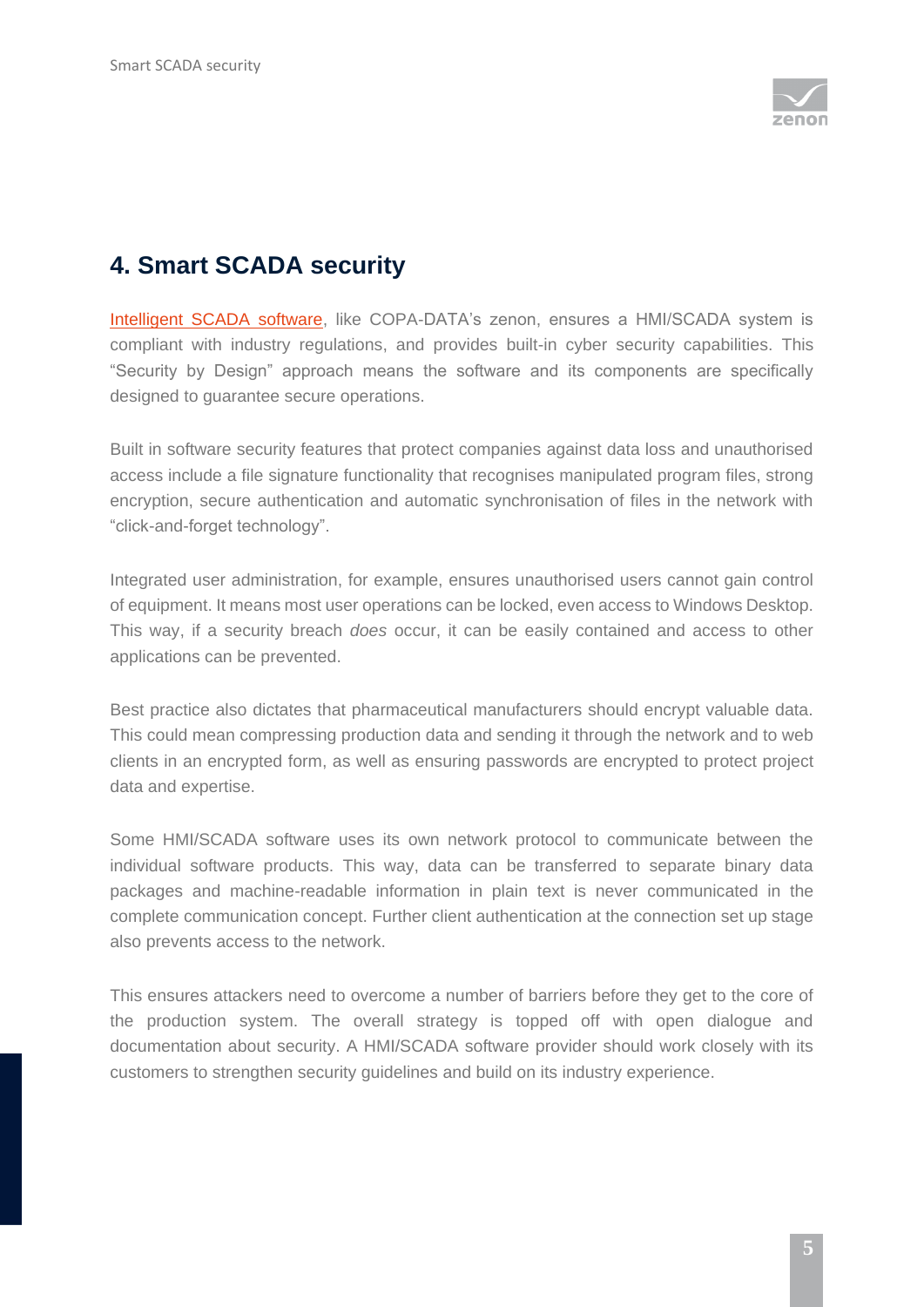

# <span id="page-6-0"></span>**5. Update and communicate**

Knowledge and understanding of cyber security risks should not end with engineering and IT staff. In fact, according to respondents of the [Global State of Information Security Survey 2016,](http://www.pwc.com/gx/en/issues/cyber-security/information-security-survey.html) the most cited source of security compromise lies with employees.

Internal security compromises may not be intentional, but could prove just as damaging as an external attack. To begin, organisations should consider how much the average employee actually knows about keeping industrial systems secure. This could be as simple as encouraging staff to use strong passwords, delete unwarranted e-mails and update computers regularly. These basic measures go beyond the IT and engineering departments and should include other departments; even senior management.

After a thorough assessment of the system's potential vulnerabilities, creating a procedure and then training members of staff on industrial security should be the next step. Larger organisations might find it helpful to appoint a Chief Information Security Officer to manage all industrial security issues and communicate the importance of cyber security, thus creating an engaged workforce and a company culture built on safety and security.



#### **DEFENSE IN DEPTH LAYERS**

· = zenon security precoutions